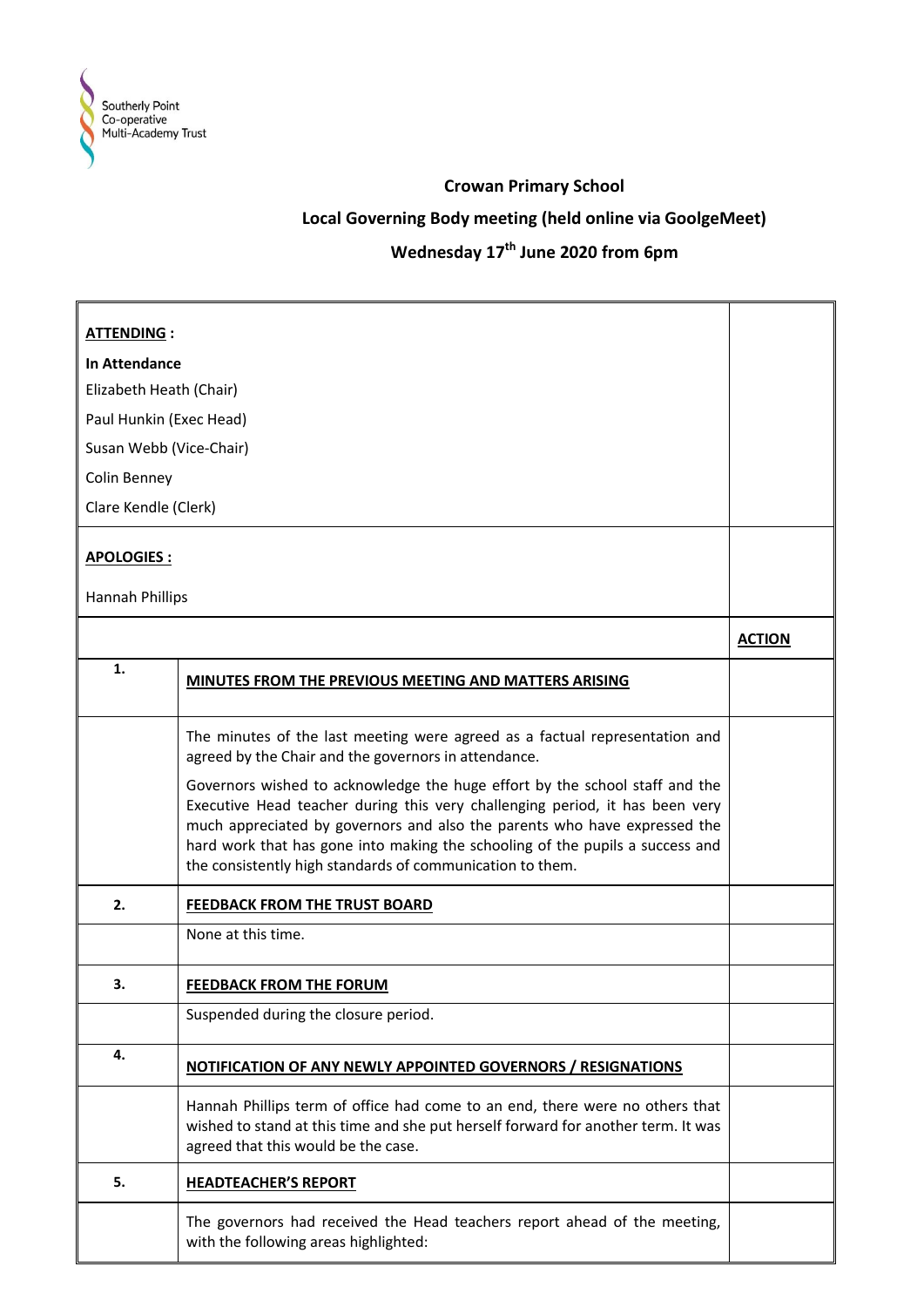The school has been part of the Wendron Hub and now it is open again on site the bubbles have their allocated spaces and are working well. The prioritising of children has taken place during this changing period, there have been extended invites to other year groups but the school is considering the spaces already offered and wish to ensure that there is appropriate capacity in the school at all times. Communications to the school community are being clearly made so that parents have the opportunity to send their children back, but once a decision has been made any remaining spaces will be offered to another child. If a family wishes to take up a space at a later date this will be assessed at that point.

The school staff will continue to be utilised in the most efficient and appropriate way to ensure everyone is safe.

The safeguarding of pupils and the staff has been utmost at this time, the governors had the opportunity to check and monitor the plans being put in place, they were content and found that all groups had been contacted on a regular basis by phone or using google classrooms. Work has been printed out for those pupils who required it.

The Trust have made it clear to all staff that they will not be expected to work over the summer so that they are ready for the start of term in September.

There is a musician coming in to take ukulele lessons, this is very enjoyable and in use using social distancing guidelines.

The budget has been sent through to the Chair and the school improvement plan have been put on hold at this time.

The school has the capacity to be able to use extra space should it be required, this is being considered and prepared for as and when it is required.

Cleaning and ventilation is key, all school staff are regularly being trained in regards to PPE and how to communicate to the school community any changes so that there is consistency.

**Q. How are you finding access to googledrive as this seems to be being utilised across the Trust?**

A. It is working ok now; it can be an issue if the laptop being used is not powerful enough.

#### **Q. How will live lessons work from a teacher's perspective?**

A. The idea is that the lesson face to face in the class will take place and it will also be live streamed at the same time. It will be tried out (practiced) between bubbles in the school so that pupils and staff can iron out any potential challenges. A lot has been done for teachers to prepare them as this is new and practice has taken place, it is a challenge for teachers as this is quite often out of their comfort zone.

The interaction is really necessary between other pupils and the teacher/TA's as well.

#### **Q. Is there provision for parents who don't have the hardware at home?**

A. Yes there is some access to provision to be able to pay for internet for those that are needy, there are chrome books for those pupils who have social workers as these have been allocated by the government. The local church have offered support as well which is positive. The school laptops unfortunately cannot be loaned out as there are restrictions on them.

#### **September**

The numbers coming into the school were confirmed. Some children will move classes but there will be tailoring of what is best and everyone will be taught at the correct level.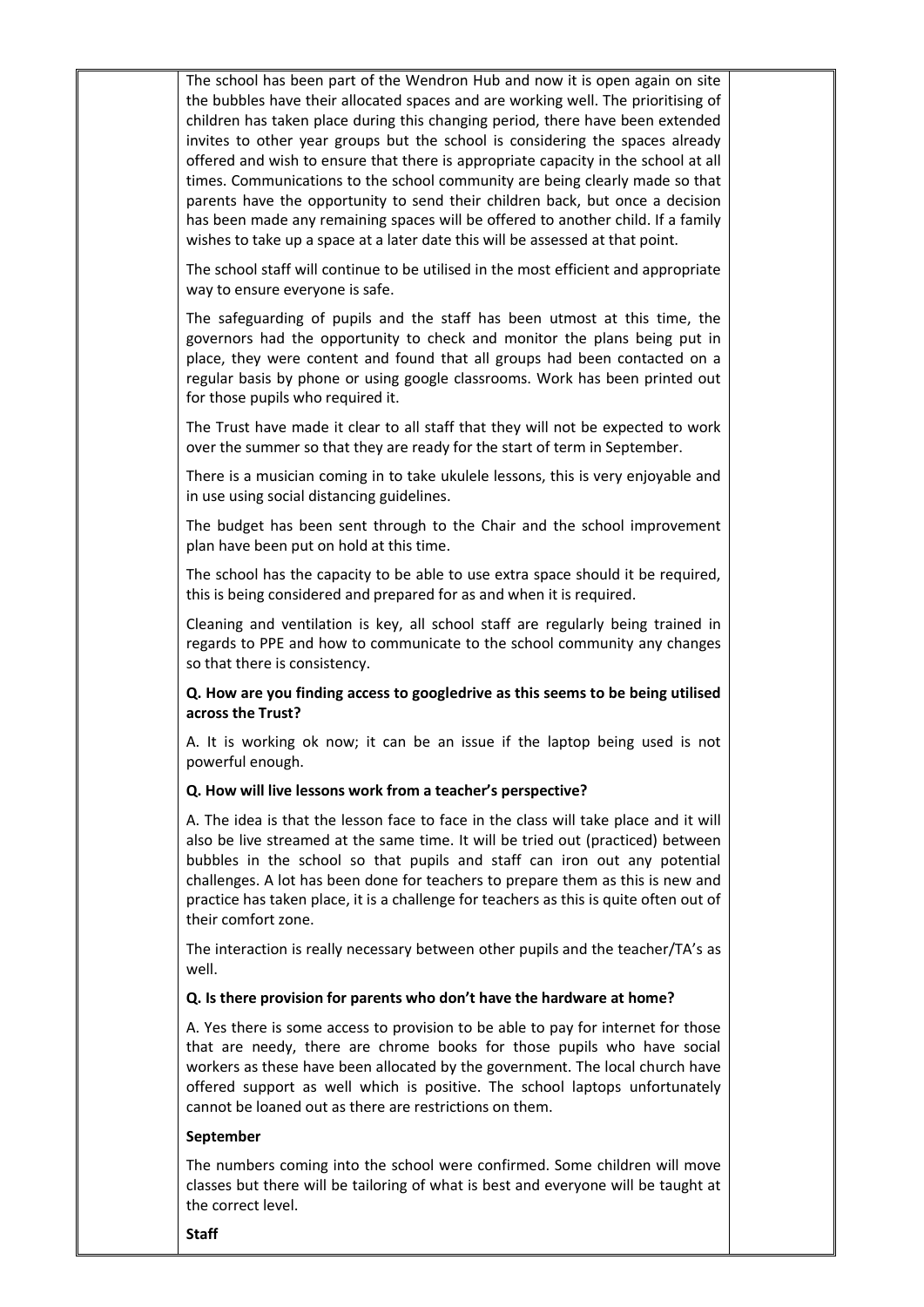|     | The updated staffing was given to governors so that they could understand the<br>picture in the school from September. The numbers of staff are being worked<br>alongside the pupils in the school now and ready for September.                                                                                                                                                                                                                                                               |  |
|-----|-----------------------------------------------------------------------------------------------------------------------------------------------------------------------------------------------------------------------------------------------------------------------------------------------------------------------------------------------------------------------------------------------------------------------------------------------------------------------------------------------|--|
|     | <b>Attendance report</b>                                                                                                                                                                                                                                                                                                                                                                                                                                                                      |  |
|     | Attendance had started to drop due to parents already withdrawing their<br>children for the pandemic since the last report to governors. Coding for<br>attendance has changed and is being implemented as they go along. Those<br>children that were known for poor attendance have been contacted regularly,<br>the worry is for those children who already were not at school as much as<br>expected prior to the pandemic as this is an even further extended time away<br>from school.    |  |
|     | <b>Policy</b>                                                                                                                                                                                                                                                                                                                                                                                                                                                                                 |  |
|     | Lots of policies have been updated regularly over the pandemic period, these<br>are being communicated to staff and Trust alike. Governors are being kept up to<br>date wherever possible. Any changes are being addressed and policies updated<br>as the Head teacher is aware.                                                                                                                                                                                                              |  |
|     | <b>Community events</b>                                                                                                                                                                                                                                                                                                                                                                                                                                                                       |  |
|     | These were reviewed for this school year and some were able to take place prior<br>to lockdown which is really positive. Those that couldn't take place have been<br>greatly missed by the staff, pupils and families. There will be a leavers event for<br>the year 6 to be organised, it is still being discussed at the moment and will be<br>communicated as soon as it can be.                                                                                                           |  |
| 6.  | <b>SAFEGUARDING</b>                                                                                                                                                                                                                                                                                                                                                                                                                                                                           |  |
|     | Face to face training for safeguarding has been put on hold and this has been<br>recognised, staff are undertaking online training but also are waiting for face to<br>face sessions which are known for being more effective and preferred.                                                                                                                                                                                                                                                  |  |
|     | The S157 was returned within the necessary time scale and no feedback has<br>been received as yet. It has been shared with the trust and a central record kept<br>there.                                                                                                                                                                                                                                                                                                                      |  |
| 7.  | <b>HEALTH AND SAFETY UPDATE</b>                                                                                                                                                                                                                                                                                                                                                                                                                                                               |  |
|     | The risk assessments are being updated on a weekly basis and the governors are<br>being kept up to date with any changes. As the provision expands then this will<br>be reviewed and included.                                                                                                                                                                                                                                                                                                |  |
| 8.  | SELECTED TOPICS FROM STRUCTURED QUESTIONS                                                                                                                                                                                                                                                                                                                                                                                                                                                     |  |
|     | Linked to the Head teachers report and the challenge raised.                                                                                                                                                                                                                                                                                                                                                                                                                                  |  |
| 9.  | <b>FEEDBACK ON GOVERNOR MONITORING VISITS</b>                                                                                                                                                                                                                                                                                                                                                                                                                                                 |  |
|     | Suspended during closure period.                                                                                                                                                                                                                                                                                                                                                                                                                                                              |  |
| 10. | MONITORING THE WELL-BEING AND WELFARE OF PUPILS, STAFF AND<br><b>STAKEHOLDERS</b>                                                                                                                                                                                                                                                                                                                                                                                                             |  |
|     | The class staff are using class dojo to engage with parents and are phoning<br>parents if they don't hear from them regularly. The school confirmed to<br>governors that they had spoken to all families on a regular basis. Examples were<br>given to governors about socially distanced families who were visited to check<br>they were ok and also work has been posted or picked up should it be required.<br>There are families that are designated by the school as vulnerable and have |  |
|     | been included in the bubble for key workers, this is being greatly appreciated                                                                                                                                                                                                                                                                                                                                                                                                                |  |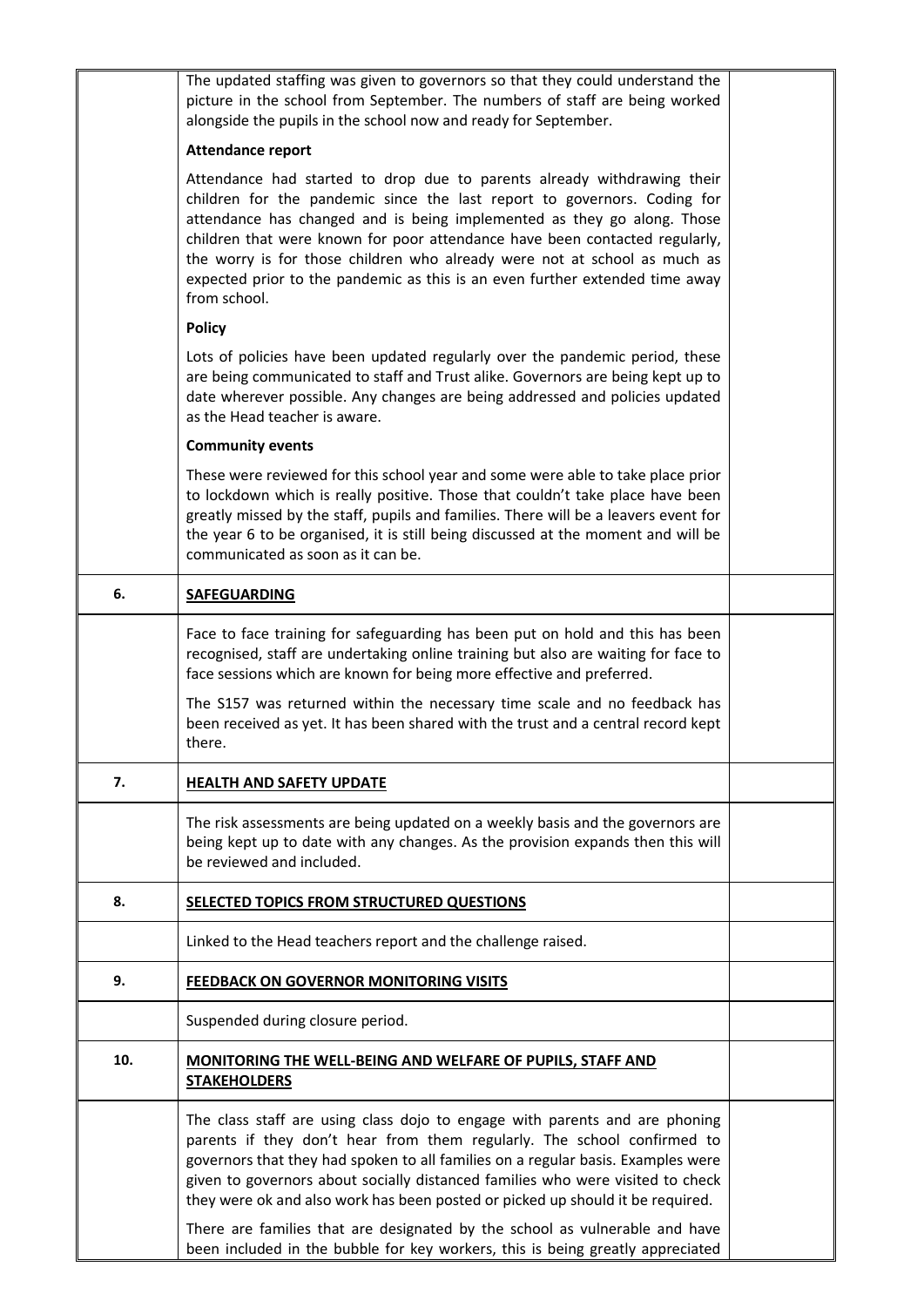|     | and some families have taken this offer up and others have not. Those children<br>with social workers are being in contacted each week and the school speaks<br>fortnightly with social workers.                                                                                                                                                                                                                                                                                                                                                                                                                          |  |
|-----|---------------------------------------------------------------------------------------------------------------------------------------------------------------------------------------------------------------------------------------------------------------------------------------------------------------------------------------------------------------------------------------------------------------------------------------------------------------------------------------------------------------------------------------------------------------------------------------------------------------------------|--|
|     | Q. Are meals for pupils who require them being covered appropriately?                                                                                                                                                                                                                                                                                                                                                                                                                                                                                                                                                     |  |
|     | A. There are no families asking for this at the current time but the offer is there<br>should any families require it.                                                                                                                                                                                                                                                                                                                                                                                                                                                                                                    |  |
|     | Q. Have the Trust been considerate of the staff welfare?                                                                                                                                                                                                                                                                                                                                                                                                                                                                                                                                                                  |  |
|     | A. All staff have been in regular contact with their school and those staff that<br>are not at school are increasingly frustrated, the Head teacher is keeping in<br>contact with staff. There are WhatsApp groups for staff to use should they wish<br>and the Trust is ensuring that those staff that worked over the Easter or Half<br>term holiday have the entitlement to take their holiday. The SLT at the school<br>are mindful of the time taken to deliver lessons in the classroom and then also<br>arranging the live streaming and preparation of online work for pupils which is<br>an increased work load. |  |
| 11. | MONITORING HOW THE SCHOOL IS CONTINUING TO PROVIDE CARE FOR<br>CHILDREN WHO ARE VULNERABLE, CHILDREN WITH EHCP PLANS, CHILDREN OF<br>KEY WORKERS AND ASSOCIATED RISKS OF THESE                                                                                                                                                                                                                                                                                                                                                                                                                                            |  |
|     | Weekly contact with the family is being made, there have been links made for<br>the training of the staff who will be working with the pupil next year. There have<br>been updated resources being sent home and support being offered wherever<br>the family require it.                                                                                                                                                                                                                                                                                                                                                 |  |
|     | TAC meetings have been put on hold but other meetings are being arranged.<br>Professionals are keeping in regular contact with the families and the teams<br>around the families.                                                                                                                                                                                                                                                                                                                                                                                                                                         |  |
|     |                                                                                                                                                                                                                                                                                                                                                                                                                                                                                                                                                                                                                           |  |
| 12. | <b>RECOVERY PLANNING REPORT</b>                                                                                                                                                                                                                                                                                                                                                                                                                                                                                                                                                                                           |  |
|     | The school is planning for September so that children can be engaged<br>appropriately. Governors were encouraged to gently and consistently remind<br>parents that the school is somewhere that the children can learn effectively and<br>is an enjoyable place to learn.                                                                                                                                                                                                                                                                                                                                                 |  |
|     | There is the potential to have a mixture of home learning with live lessons and<br>also some time in school. The live lessons will mean that the school can engage<br>with children and interact with them. Governors were able to discuss the<br>potential issues for all families and ensure that appropriate challenge was put<br>forward.                                                                                                                                                                                                                                                                             |  |
|     | The school is mindful of the guidance coming out and will be updated by the<br>Trust as soon as possible.                                                                                                                                                                                                                                                                                                                                                                                                                                                                                                                 |  |
|     | Q. In September if children wish to use the pre-school, what is the plan?                                                                                                                                                                                                                                                                                                                                                                                                                                                                                                                                                 |  |
|     | A. The idea from the government is that preschools should be starting back as<br>well, the school is working closely to achieve this if at all possible.                                                                                                                                                                                                                                                                                                                                                                                                                                                                  |  |
|     | Q. Do you anticipate any staffing issues if numbers in the school go up?                                                                                                                                                                                                                                                                                                                                                                                                                                                                                                                                                  |  |
|     | A. The sharing of staff could take place between school settings in the Trust, this<br>will be discussed further as the plans move forward for September.                                                                                                                                                                                                                                                                                                                                                                                                                                                                 |  |
| 13. | FOCUS ITEMS AND UPDATES [Eg. policies; changes to the curriculum; etc]                                                                                                                                                                                                                                                                                                                                                                                                                                                                                                                                                    |  |
|     | $30th$ June google meets for Chairs – Chairs will update governors following on<br>from this meeting.                                                                                                                                                                                                                                                                                                                                                                                                                                                                                                                     |  |